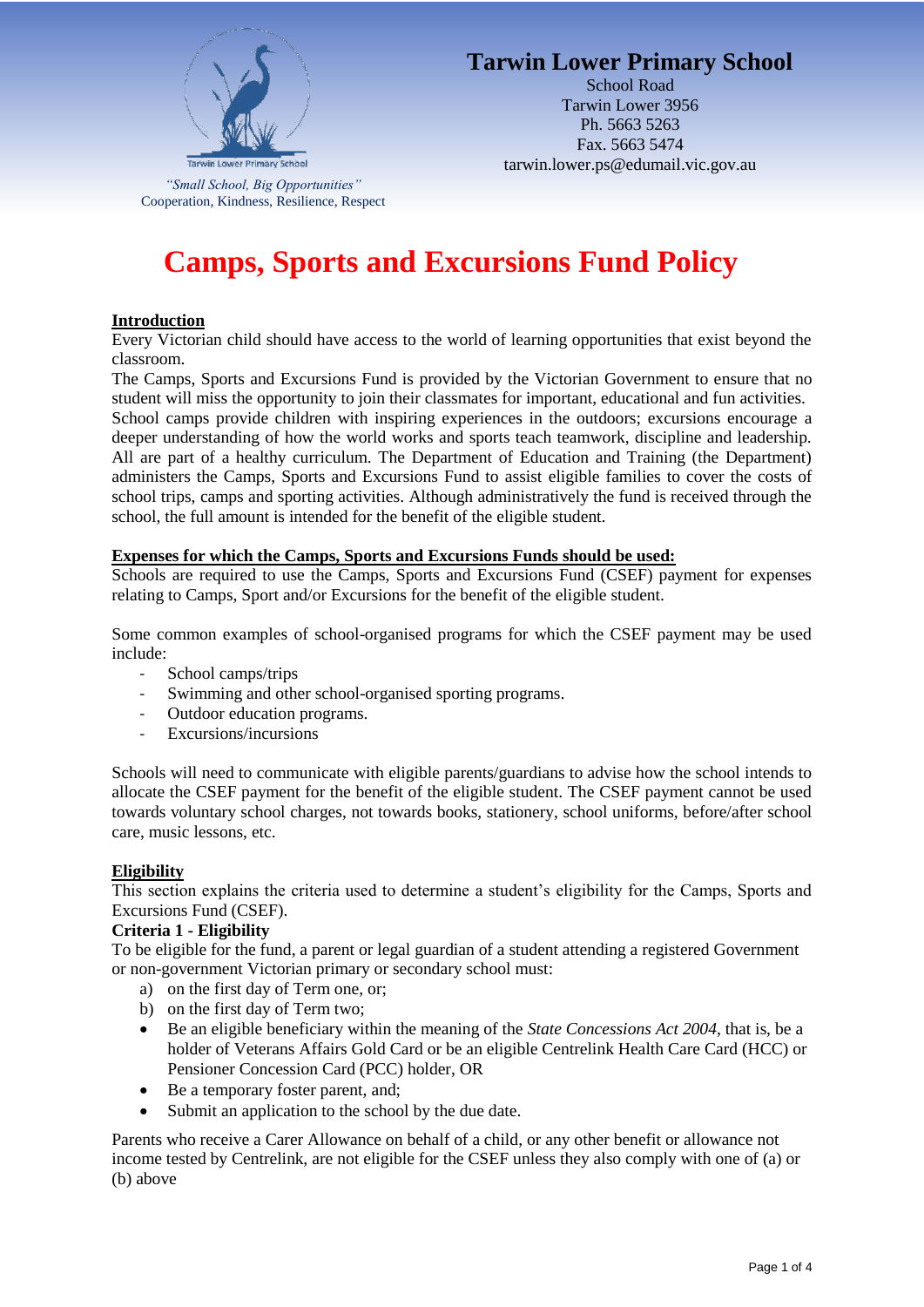# **Criteria 2 - Be of school age and attend school in Victoria**

School is compulsory for all Victorian children aged between six and 17 years of age inclusive. For the purposes of CSEF, students may be eligible for assistance if they attend a Victorian registered primary or secondary school. Typically, these students are aged between five and 18 years inclusive. CSEF is not payable to students attending pre-school, kindergarten, home schooled, or TAFE.

#### **Eligibility Date**

CSEF eligibility will be subject to the parent/legal guardian's concession card being successfully validated with Centrelink on the first day of either term one or two.

#### **Term one Validation**

If the parent/legal guardian's concession card successfully validates on the first day of term one, the application will be processed and payment will be made to the school from March onwards.

#### **Term two Validation**

If the parent/legal guardian's concession card successfully validates on the first day of term two, the application will be processed and payment will be made to the school during term two.

# **Payment**

This section details the payment amount under the CSEF.

The amount payable for primary and secondary students is:

- \$125 for Primary school students.
- \$225 for Secondary school students.

For ungraded students, the rate payable is determined by the student's date of birth.

# **Payment Timing**

The CSEF is an annual payment to the school of the eligible applicant(s).

Schools are able to enter application information onto the online CSEF web system from term one each year.

CSEF payments are remitted directly to schools and commence from March each year. Payments to schools will continue throughout terms one and two for additional applications added to the system. CSEF payments are for the application year and cannot be claimed retrospectively for prior years.

#### **How the CSEF will be paid**

Schools enter the parent/legal guardian's information from the application form onto the online CSEF web system.

CSEF payments are made directly to schools from March onwards each year.

#### **Applications**

This section explains the processes for parents or legal guardians and schools to follow when applying and administering the CSEF.

Each year the online CSEF web system is open for schools to enter applications from the start of term one.

#### **CHANGED CSEF APPLICATION PROCESS**

The requirement for parents/legal guardians to complete and submit a new application form each year has been removed. This change has been made to simplify the application process for parents/legal guardians and reduce the administrative workload for schools.

Parents/legal guardians are only be required to submit a CSEF application form to the school in following circumstances:

- Parents/legal guardians applying for CSEF for the first time i.e an application form was not lodged with the school the previous year **OR**
- Changed family circumstances e.g change of custody, change of name or CRN, or a new sibling(s) commencing at the school.

For parents/guardians who are not required to lodge a CSEF application form, schools are able to rollover/copy the existing application on the CSEF system from the previous year to the current school year.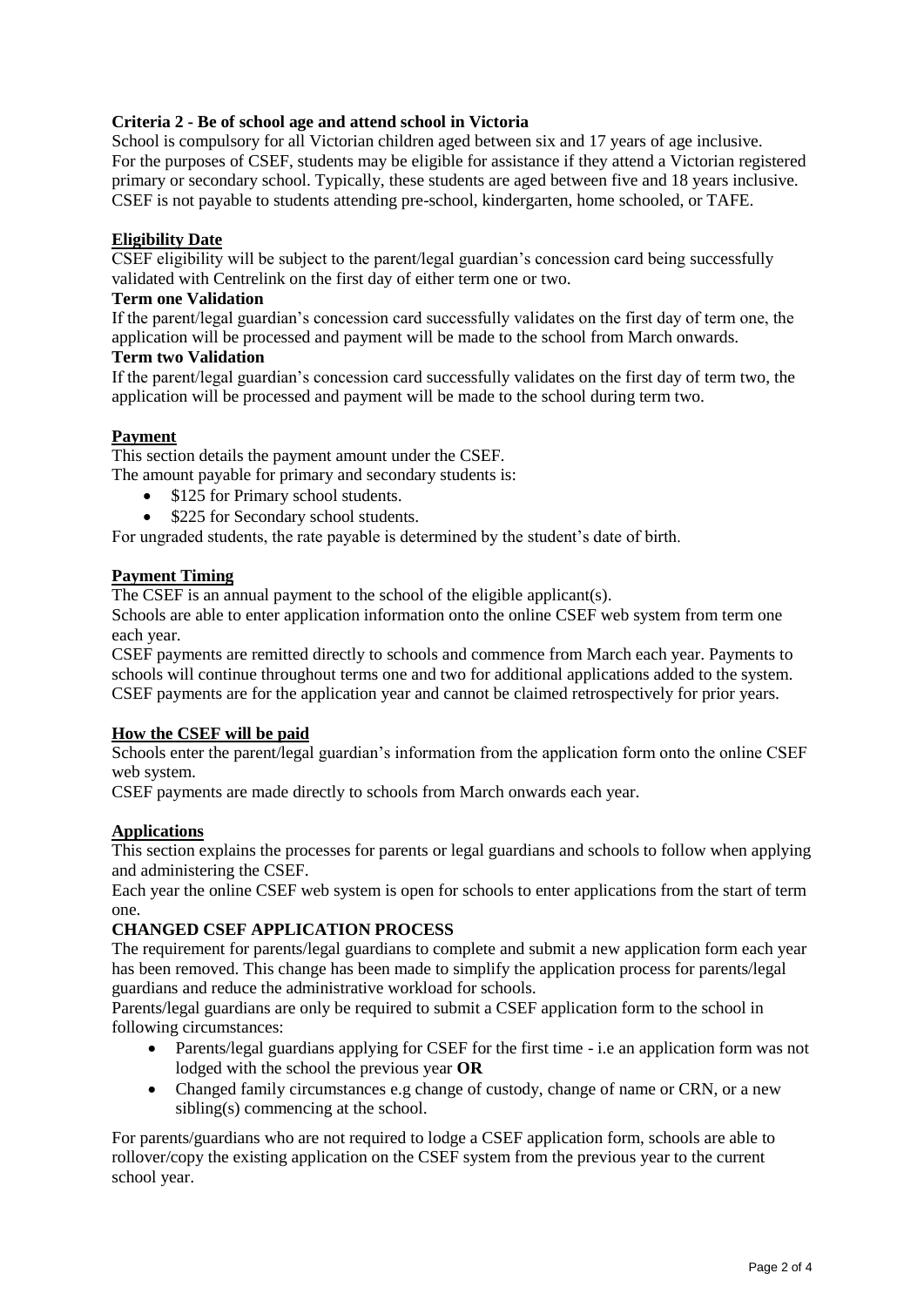CSEF applications are subject to audit by the Department to ensure adherence with the policy. According to the Public Records Office document storage and retention policy, CSEF application forms are to be retained by schools for a minimum of seven years.

# **Shared custody**

The CSEF system only allows one application per student. Parents in shared custody situations are encouraged to make decisions as to who applies for the CSEF. Schools should not be put into the position of arbitrating in decisions such as this.

If the parents cannot decide between themselves who should apply, they should be encouraged to resolve the dispute through the Family Court, or contact the Department's CSEF Helpdesk for more information on Ph: 1800 060 970.

# **Schools**

Schools must ensure that all applications are entered onto the CSEF web system for payment. Schools will be able to accept and process applications into the CSEF web system until the end of term two.

Eligibility are subject to the parent/legal guardian's concession card successfully validating with Centrelink on the first day of term one or two. The validation occurs automatically through an interface between the CSEF system and Centrelink.

Schools should copy or sight the concession card to ensure that the parent's name and Centrelink Reference Number (CRN) matches the Centrelink database.

# **Communication**

Schools have primary responsibility for communicating the availability of the CSEF to their school community.

Schools are required to advertise the CSEF at their school and provide application forms to parents and legal guardians.

# **CSEF Expenditure**

Schools are accountable for ensuring the CSEF payment is allocated towards camps, sports or excursion expenses for the eligible child. The CSEF cannot be used between siblings, except where a student leaves the Victorian education system.

Schools will need to communicate with eligible families regarding how the school intends to use the CSEF payment to assist the eligible child.

#### **Acquittal**

At government schools, the CASES21 system allows CSEF expenditure to be allocated against eligible students' expenses.

At government schools, when a CSEF payment is deposited into the school's high yield account, run the process to receipt the CSEF payment against the family account. The family statement has a column indicating CSEF receipts. Schools can then allocate the CSEF payment to the appropriate camps, sports and excursion costs.

#### **Students changing schools**

The school that the student is enrolled and attending on the February census date (28 February 2017) is the school that should process and receive the CSEF payment.

If the student transfers to another Victorian school, the default position is that the value of any unspent portion of the CSEF should follow to the student's new school, so that the student has access to the full value of the payment\*.

However, if the unspent portion is of a minimal amount, the schools may agree that the funds are not transferred as long as the new school commits to provide the student with assistance to the value of the unspent amount.

\* In the government sector, a funds transfer would typically require the initiating school to create a CASES21 Family Payment and then arrange for the unspent portion to be transferred to the new school via a bank transfer or cheque payment.